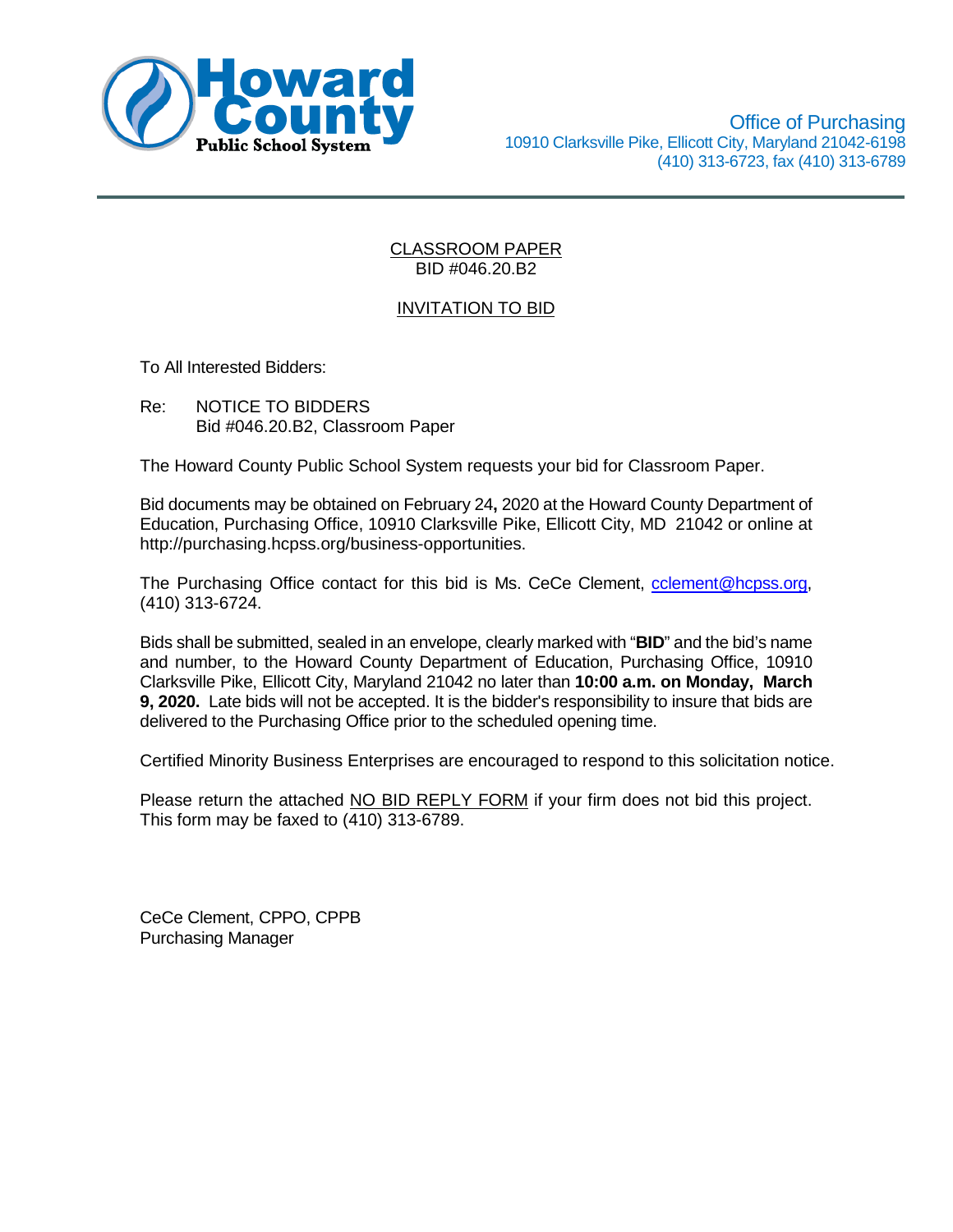#### THE HOWARD COUNTY PUBLIC SCHOOL SYSTEM 10910 Clarksville Pike Ellicott City, Maryland 21042

### <sup>U</sup> **NO BID REPLY FORM**

| Sealed Bid for: | <b>Classroom Paper</b> |  |  |
|-----------------|------------------------|--|--|
| Bid Number:     | 046.20.B2              |  |  |
| Bidder:         |                        |  |  |

To assist us in obtaining good competition on our Request for Bids, we ask that each firm that has received an invitation, but does not wish to bid, state their reason(s) below. This information will not preclude receipt of future invitations unless you request removal from the Bidders' List by so indicating below. This form may be faxed to (410) 313-6789.

Unfortunately, we must offer a "No Bid" at this time because:

| $\mathbf 1$ . | We do not wish to participate in the bid process.                                                                |
|---------------|------------------------------------------------------------------------------------------------------------------|
| 2.            | We do not wish to bid under the terms and conditions of the Request for Sealed                                   |
|               |                                                                                                                  |
|               |                                                                                                                  |
| 3.            | We do not feel we can be competitive.                                                                            |
| 4.            | We cannot submit a bid because of the marketing or franchising policies of the                                   |
| 5.            | We do not wish to sell to The Howard County Public School System. Our                                            |
|               |                                                                                                                  |
| 6.            | We do not sell the item(s)/service(s) requested in the specific specifications.                                  |
| 7.            |                                                                                                                  |
|               | and the control of the control of the control of the control of the control of the control of the control of the |
| 8.            | We wish to remain on the Bidders' List.                                                                          |
| 9.            | We wish to be removed from the Bidders' List for the above stated commodity.                                     |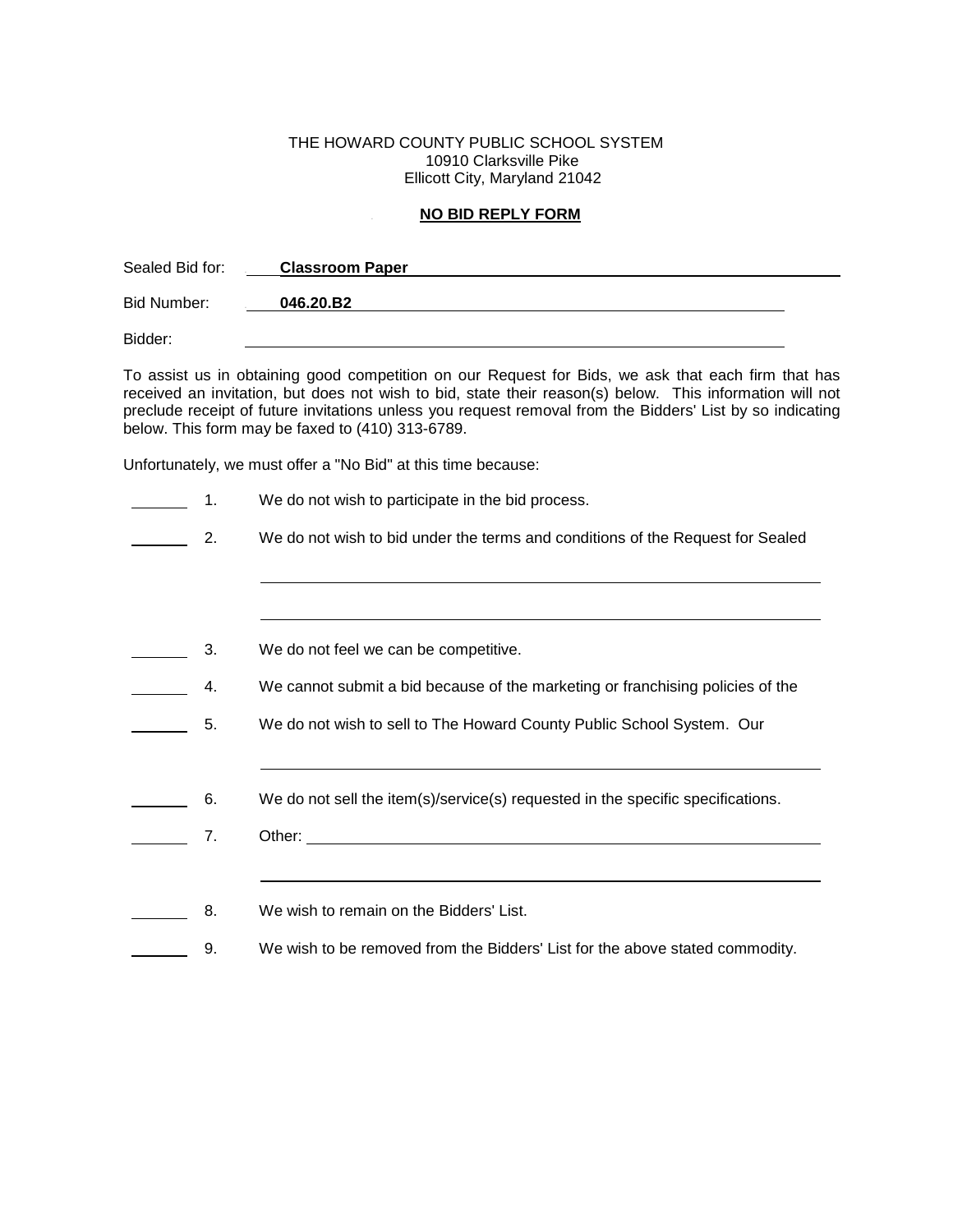# **February 24, 2020 Issue Date**

# **THE HOWARD COUNTY PUBLIC SCHOOL SYSTEM 10910 Clarksville Pike Ellicott City, Maryland 21042**

| <b>SEALED BID FOR:</b>   | <b>Classroom Paper</b>                               |
|--------------------------|------------------------------------------------------|
| <b>BID NUMBER:</b>       | 046.20.B2                                            |
| <b>PRE-BID DATE:</b>     | N/A                                                  |
| <b>PRE-BID TIME:</b>     | N/A                                                  |
| <b>PRE-BID LOCATION:</b> | N/A                                                  |
| <b>BID OPENING DATE:</b> | <b>March 9, 2020</b>                                 |
| <b>BID OPENING TIME:</b> | 10:00 AM                                             |
| <b>BUYER:</b>            | CeCe Clement, phone: 410-313-6724, fax: 410-313-6789 |
|                          |                                                      |

email: [cclement@hcpss.org](mailto:cclement@hcpss.org)

**SPECIAL NOTICE**

| <b>Bid Bond Due:</b>                                      | <b>TYES</b> | $\boxtimes$ NO |
|-----------------------------------------------------------|-------------|----------------|
| <b>Supply Bond Due:</b>                                   | <b>TYES</b> | $\boxtimes$ NO |
| <b>Performance Bond Due</b> (for projects over \$25,000): | <b>SES</b>  | $\boxtimes$ NO |
| <b>Payment Bond Due</b> (for projects over \$25,000):     | <b>YES</b>  | $\boxtimes$ NO |
| <b>Samples Required:</b>                                  | ∣ ∣YES      | $\boxtimes$ NO |
| <b>Material Safety Data Sheets:</b>                       | <b>YES</b>  | (∣ NO          |

**Company Name:**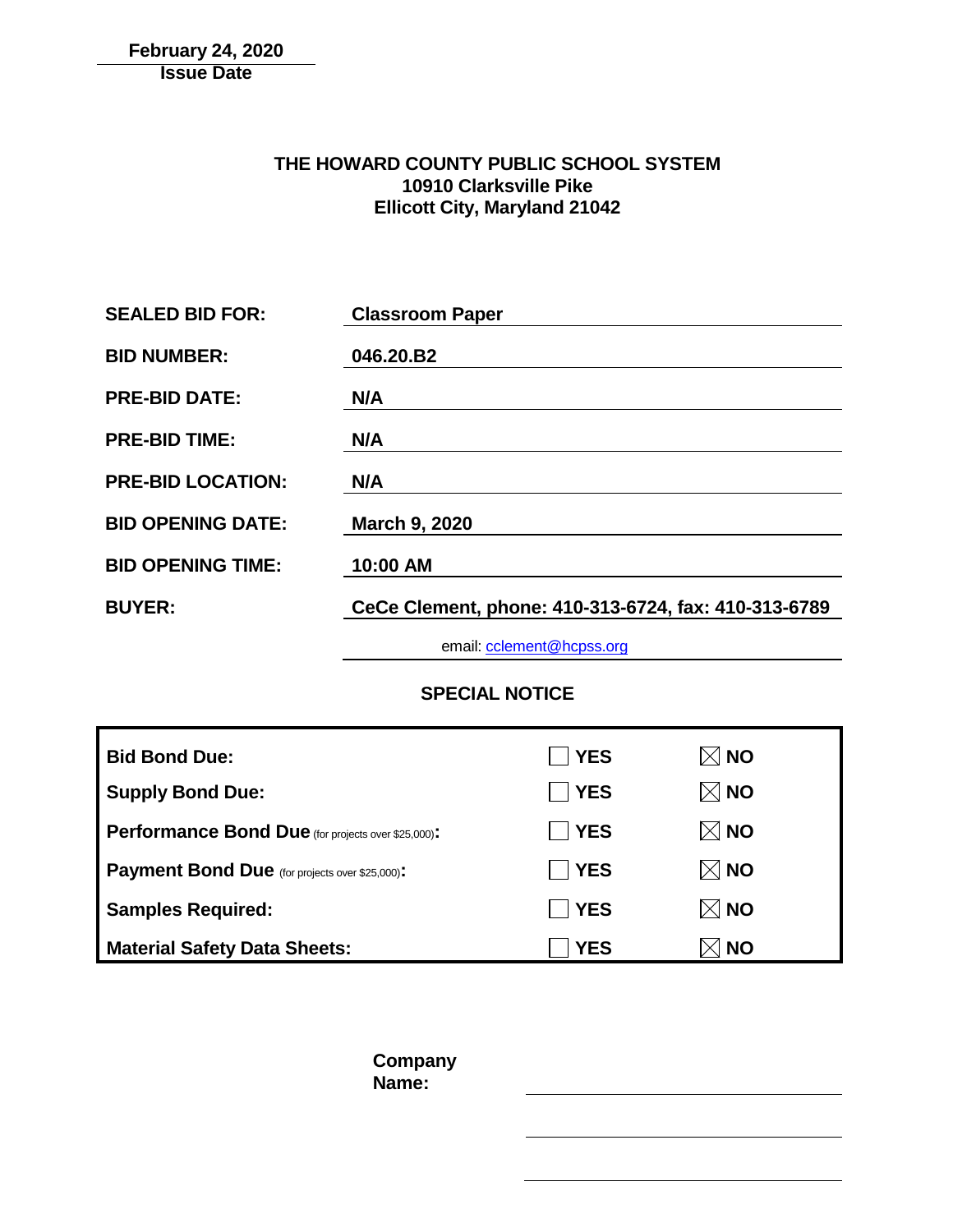# THE HOWARD COUNTY PUBLIC SCHOOL SYSTEM

# INSTRUCTION TO BIDDERS

- A. Bid Preparation
	- 1. One (1) complete set of Invitation for Bid, consisting of: (1) General Provisions; (2) Terms and Conditions; (3) the Specifications; (4) any plans or drawings made part of the Invitation for Bid; (5) any addenda, shall be provided to each prospective bidder. The original Bid Price Sheet/Form of Proposal must be returned: (1) with all questions answered; (2) without alteration; (3) with the BID SIGNATURE SHEET or No Bid Reply form properly signed; (4) sealed and enclosed in the envelope provided; (5) to the Purchasing Office, The Howard County Public School System, 10910 Clarksville Pike, Ellicott City, Maryland 21042, either mailed or hand carried before the time and date stated for return of bid. Telephone, facsimile, and/or telegraphic bids will not be accepted. It is the bidder's responsibility to ensure that his bid is delivered to the proper place prior to the scheduled opening time.
	- 2. The remaining documents consisting of all pages of the Invitation for Bid, the General Provisions, Terms and Conditions, any plans, drawings or extraneous matter, are to be retained by the bidder and will form part of the contract resulting from the Invitation for Bid.
	- 3. It is the bidder's responsibility to examine and understand all parts of the Invitation for Bid including all parts of the bidding documents, any addenda, drawings, or reference matter.
	- 4. Any clarification or explanation desired by the bidder, regarding the meaning or interpretation of the Invitation for Bid, or any part thereof, must be made in writing to the Purchasing Office of The Howard County Public School System, 10910 Clarksville Pike, Ellicott City. Maryland 21042, allowing sufficient time for a reply to reach all prospective bidders for the time and date scheduled for the return of the bid.
- B. Due Date and Time

 Bid responses must be submitted to the Howard County Department of Education, Purchasing Office, 10910 Clarksville Pike, Ellicott City, Maryland 21042, no later than

**time and date specified on the bid cover sheet**. Bids will be publicly opened.

C. Withdrawal of Bids

 Bids may be withdrawn by written, facsimile, or telegraphed notice if given prior to the time and date specified for the return of bid. Telephone calls for these purposes are not acceptable.

No bid shall be withdrawn after the scheduled closing time for opening bids.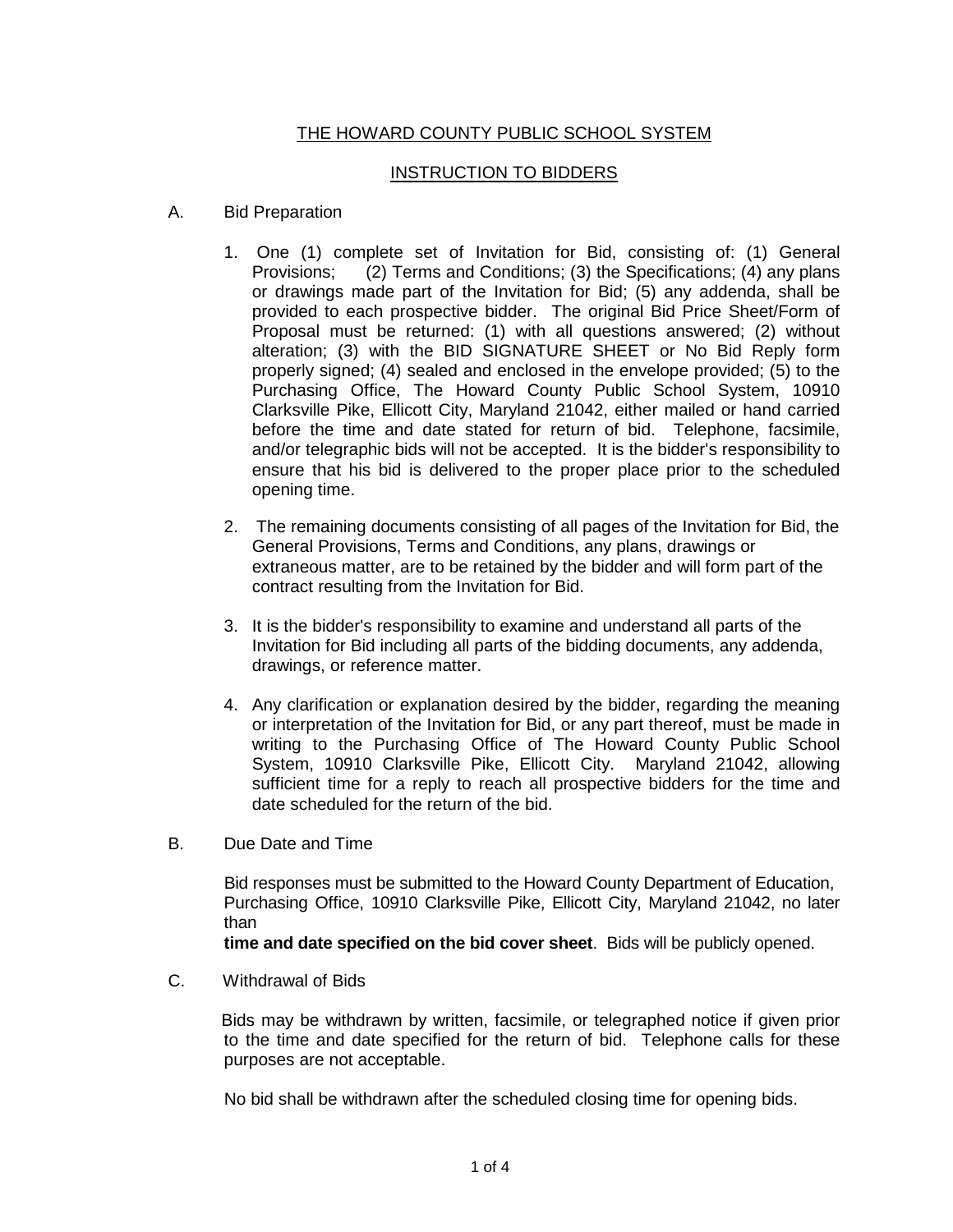- D. Errors in Bids
	- 1. Failure of the bidder to thoroughly understand all aspects of the Invitation for Bid before submitting his bid will not act as an excuse to permit withdrawal of his bid nor secure relief or plea of error.
	- 2. Neither law nor regulation makes allowance for errors of omission on the part of the bidders.
- E. Taxes

The Howard County Public School System is tax exempt, and the price quoted shall not include federal excise taxes, state or local taxes, or use taxes. Exemption certificates will be cited or provided upon request (if applicable).

F. Trade Discounts

All prices offered must be the lowest net price after trade discounts have been considered. Bids offering a percentage off list prices will not be accepted unless: (1) specifically requested in that manner; (2) two copies of the referenced price list accompany the bid.

G. Time Discounts

Prompt payment discounts are solicited and will be treated as follows:

- 1. Discounts offered which allow a minimum of twenty (20) days to qualify will be deducted from prices offered in the bid for the purpose of determining the lowest price offered.
- 2. Discounts offering less than twenty (20) calendar days will not be deducted from price offered for the purpose of determining the lowest price, but will be taken if payment is made within the discount period.
- 3. In computing prompt payment discounts the date of delivery of the supplies or completion of services or receipt of correct invoices in the offices specified will be considered and the later date prevail.
- H. Multiple Prices

Regardless of the availability of several items that perform the same function as the item(s) described in the solicitation, the bidder must decide which item to offer and submit one price only.

- I. Brand Name or Equal
	- 1. Where a particular manufacturer's brands or models are referenced, it is to be interpreted as being descriptive and not restrictive. Bids will be considered on models or brands or products of manufacturers other than those cited if accompanied by catalogs, test reports, brochures, or other descriptive literature and supporting data, sufficient in detail to permit evaluation of the item offered without further reference. It is the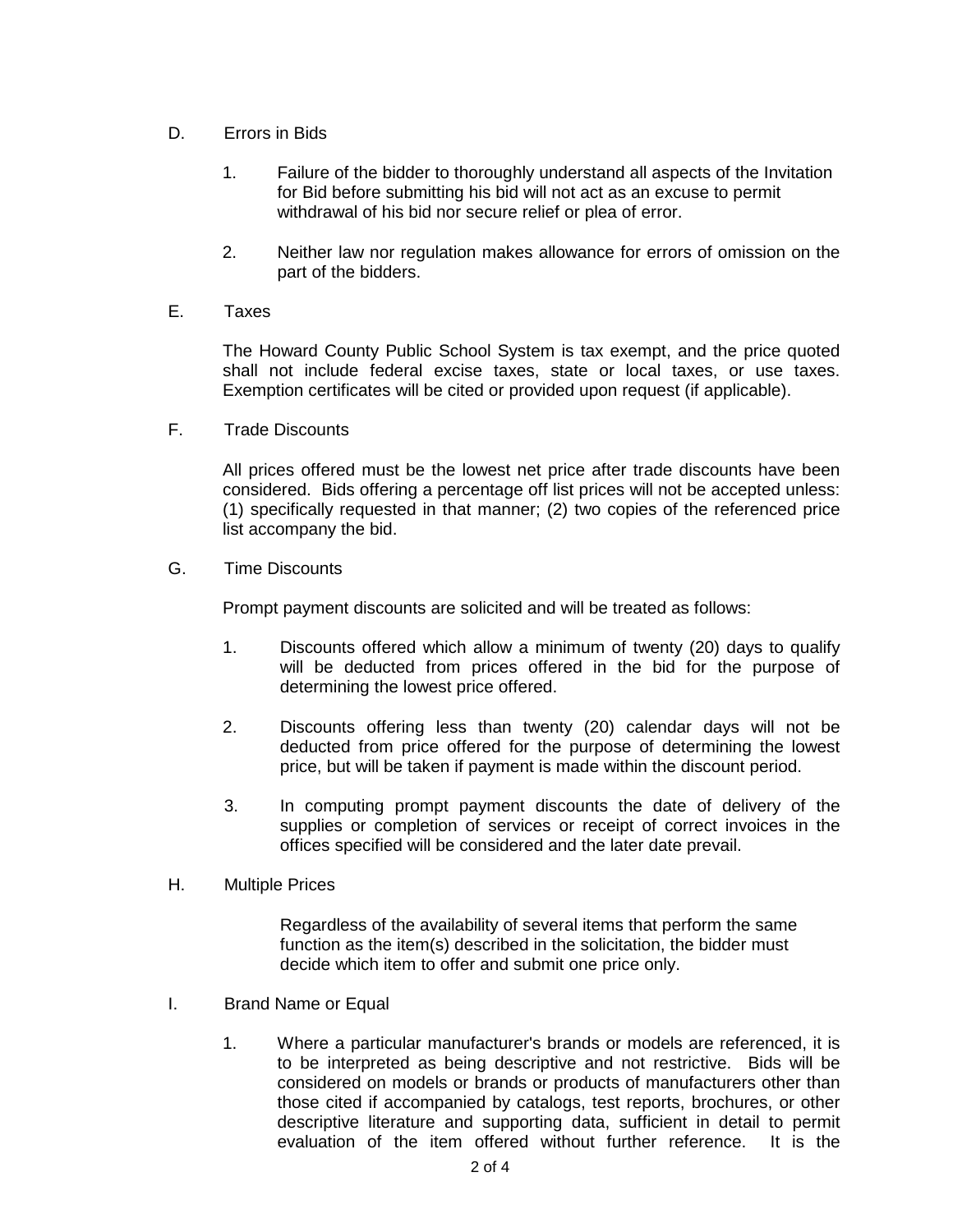responsibility of the bidder to provide the foregoing with the bid or prior to the time and date set forth for return of the bid.

- 2. When only one manufacturer or model is referenced, the absence of anything to the contrary will be interpreted as a bid on the exact item specified.
- 3. Where several manufacturers of models are referenced as being equally acceptable and the bidder does not indicate what particular model or brand he is bidding on, the Purchasing Office shall have the right to select the brand or model referenced.
- J. Bid Acceptance

Unless otherwise stated by the bidder in his bid, prices offered will be considered to allow sixty (60) days for acceptance.

K. Bidder's Qualifications

Bidders may be required to furnish satisfactory evidence that they are qualified dealers or manufacturers of the items listed, or regularly engaged in performing the services on which they are bidding, and in both cases maintain a regularly established place of business. An authorized representative of The Howard County Public School System may visit any prospective contractor's place of business to determine his ability, capacity, reliability, financial stability, and other factors necessary to perform the contract.

L. Signature to Bid

The section titled "BID SIGNATURE SHEET" shall be completed to provide all the information requested and signed by the person or persons legally authorized to sign contracts.

- M. Contract Award
	- 1. Contract award will be made by the Board of Education to the lowest responsible bidder who conforms to the specifications with consideration given to quantities involved, time required for delivery, purpose for which required, competency and responsibility of the bidder, the ability of the bidder to perform satisfactory service, and the plan for utilization of minority contractors.
	- 2. In the event of tie bids where all factors are equal, award shall be made to the Howard County bidder, the out of county bidder but incorporated in Maryland, and the bidder not incorporated in the state of Maryland, in that order of preference. If bidders within one of these geographical designations are equal as to all factors of consideration, the award shall be made by the toss of a coin.
	- 3. The Board of Education of Howard County reserves the right to reject any or all bids, in whole or in part to make partial awards, to waive any irregularity, to increase or decrease quantities where quantities are shown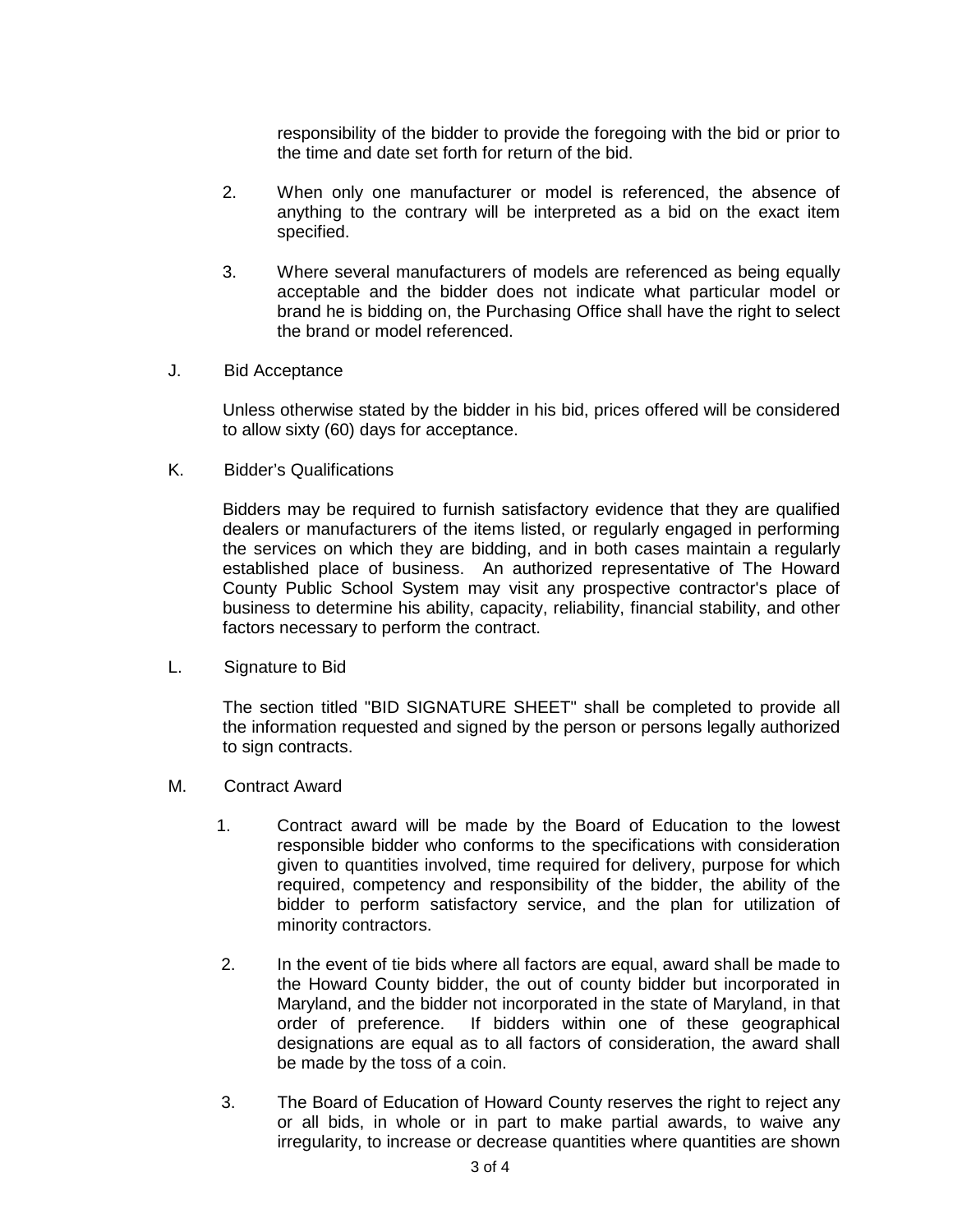and may reject any bid which indicates any omission, contains alteration of form or additions, or imposes conditions or offers alternate items and may make any award which is deemed in the best interest of The Howard County Public School System.

- N. Opening Procedures
	- 1. Sealed bids will be opened at the Department of Education at the designated time and place. The Purchasing Officer for The Howard County Public School System shall designate the time and place on the bid forms for the opening of bids, and shall open the sealed bids and publicly read them aloud.
	- 2. During the period of evaluation, no bidder shall contact any member or employee of The Howard County Public School System concerning award. Such action may result in the bidder's offer being removed from evaluation and rendered nonresponsive.
- O. Samples
	- 1. When requested, samples shall be delivered to the Howard County Department of Education prior to the scheduled bid opening. Samples are not required when none are requested. Samples shall be properly labeled to indicate name of bidder, date of bid opening, bid number, and item number. In the event the Purchasing Office requests a sample after the bid opening, the sample shall be delivered within ten (10) days of request for award consideration. Delivery of samples shall be to: The Howard County Public School System, 10910 Route 108, Ellicott City, Maryland 21042.
	- 2. In the event a sample is consumed or destroyed in the evaluation process, The Howard County Public School System shall be held harmless and not liable for any cost of sample(s).
	- 3. Samples must be picked up within ten (10) days after contract award, after which samples will be considered abandoned and will become the property of the Board of Education.
	- 4. Samples from the successful bidder may be held during the contract performance period as a standard of quality and will be available for return upon contract completion.
- P. Ethics Regulations

The Board of Education of Howard County has adopted an Ethics Regulation policy. Required by the Annotated Code of Maryland, these Ethics Regulations cover members of the Board of Education, the Superintendent, and all employees; and it specifies limits of participation of these individuals with entities doing business with The Howard County Public School System. For a copy of the regulations, please contact the Purchasing Office, Howard County Department of Education (410) 313- 6722.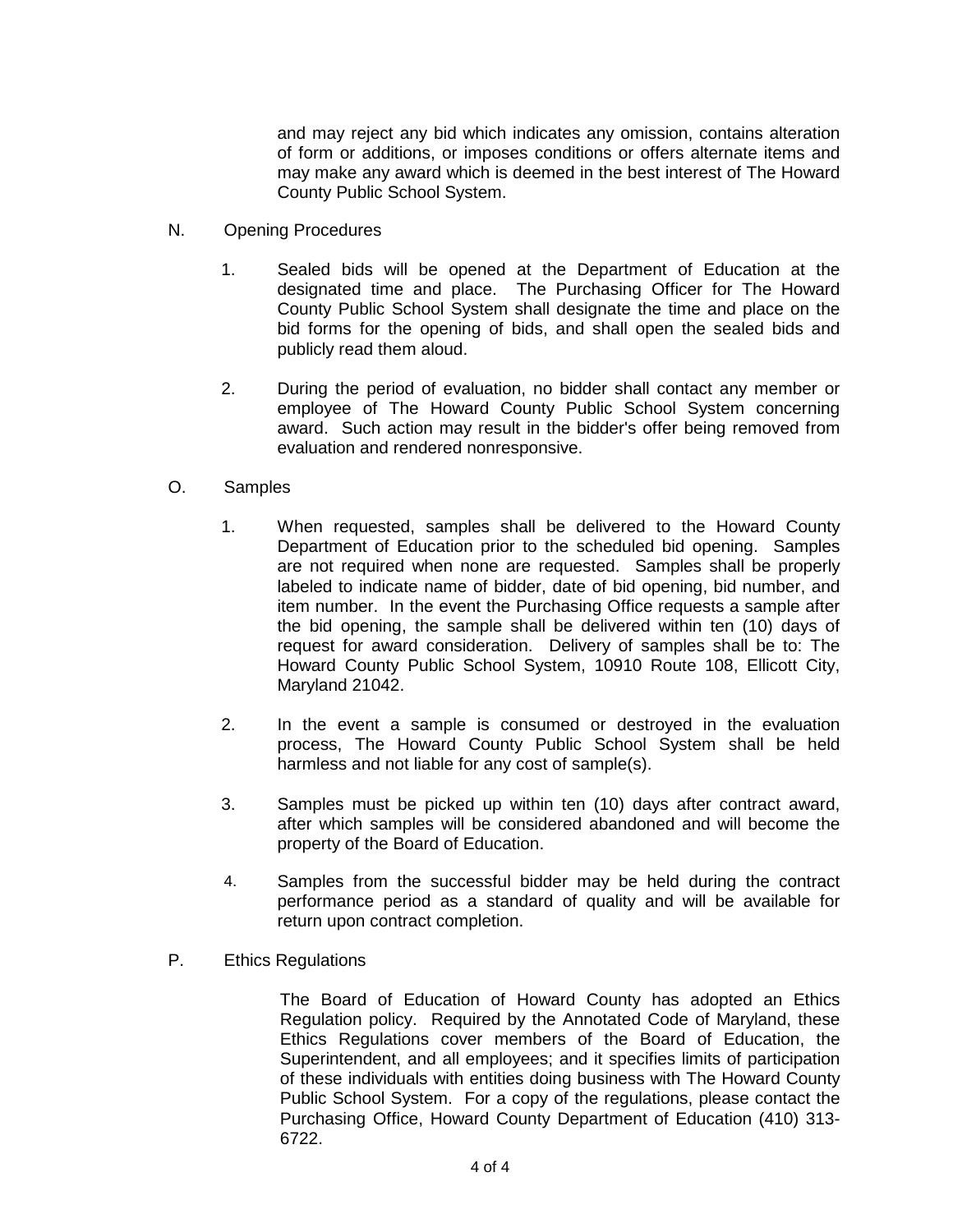#### GENERAL PROVISIONS

- 1. THE HOWARD COUNTY PUBLIC SCHOOL SYSTEM (HCPSS) IS A PUBLIC SCHOOL SYSTEM IN THE STATE OF MARYLAND.
	- a. FEDERAL TAX ID: 52-6000968
	- b. MARYLAND SALES TAX: 30001219
	- c. FEDERAL EXCISE TAX: 52-73-0257K
- 2. ALL SHIPMENTS MUST BE PREPAID. SHIP BY TRUCK OR PARCEL POST ONLY. IF PRICES DO NOT INCLUDE DELIVERY CHARGES, PLEASE PREPAY AND ADD TO INVOICE.
- 3. INVOICE IN TRIPLICATE TO THE HOWARD COUNTY PUBLIC SCHOOL SYSTEM, ACCOUNTING SERVICES, 10910 CLARKSVILLE PIKE, ELLICOTT CITY, MARYLAND 21042-6198.
- 4. DELIVERY HOURS SHALL BE BETWEEN 8:30 A.M. TO 3:30 P.M. EXCEPT SATURDAY, SUNDAY AND HOLIDAYS.
- 5. THIS ORDER MAY BE CANCELLED WITHOUT PENALTY TO THE HOWARD COUNTY PUBLIC SCHOOL SYSTEM IF DELIVERY IS NOT MADE WITHIN 60 DAYS.
- 6. ASSIGNMENTS AND SUBCONTRACTS THE CONTRACTOR MAY NOT ASSIGN OR TRANSFER THIS CONTRACT, ANY INTEREST HEREIN OR ANY CLAIM HEREUNDER. EXCEPT AS EXPRESSLY AUTHORIZED IN WRITING BY HCPSS.
- 7. DOCUMENTS, MATERIALS AND DATA: ALL DOCUMENTS, MATERIALS OR DATA DEVELOPED AS A RESULT OF THIS CONTRACT SHALL BE HCPSS'S PROPERTY. HCPSS HAS THE RIGHT TO USE AND REPRODUCE ANY DOCUMENTS, MATERIALS, AND DATA.
- 8. INDEMNIFICATION THE CONTRACTOR SHALL INDEMNIFY, SAVE HARMLESS, AND DEFEND THE HOWARD COUNTY PUBLIC SCHOOL SYSTEM AND ALL OF ITS REPRESENTATIVES FROM ANY AND ALL SUITS, ACTIONS, DAMAGES, AND CLAIMS OF ANY CHARACTER BROUGHT ON ACCOUNT OF ANY INJURY OR DAMAGES SUSTAINED BY ANY PERSON OR PROPERTY IN CONSEQUENCE OF ANY PRODUCT, MATERIAL, EQUIPMENT, AND/OR WORK PERFORMED UNDER THIS CONTRACT, EITHER BY THE CONTRACTOR AND/OR SUBCONTRACTOR, THEIR AGENTS, EMPLOYEES OR REPRESENTATIVES.
- 9. INDEPENDENT CONTRACTOR: THE CONTRACTOR IS AN INDEPENDENT CONTRACTOR. THE CONTRACTOR AND THE CONTRACTOR'S EMPLOYEES OR AGENTS ARE NOT AGENTS OF HCPSS.
- 10. NONDISCRIMINATION IN EMPLOYMENT: ARTICLE 49B OF THE ANNOTATED CODE OF MARYLAND PROHIBITS EMPLOYMENT DISCRIMINATION ON THE BASIS OF AGE, SEX, COLOR, MARITAL STATUS, PHYSICAL OR MENTAL HANDICAP, NATIONAL ORIGIN, RACE, OR RELIGION.
- 11. ORDER OF PREFERENCE: IN THE EVENT OF AN INCONSISTENCY AMONG PROVISIONS OF THIS INVITATION FOR BID, THE INCONSISTENCY SHALL BE RESOLVED BY GIVING PREFERENCE IN THE FOLLOWING ORDER:
	- o GENERAL PROVISIONS<br>
	o TERMS AND CONDITION
	- TERMS AND CONDITIONS
	- o THE SPECIFICATIONS
	- o DRAWINGS OR OTHER ADDENDA
- 12. COMPLIANCE: THIS SOLICITATION IS ISSUED IN COMPLIANCE WITH SECTION 5-112 OF THE ANNODATED CODE OF MARYLAND
- 13. COMMERCIAL WARRANTY: THE CONTRACTOR AGREES THAT THE SUPPLIES OR SERVICES FURNISHED UNDER THE CONTRACT SHALL BE COVERED BY THE MOST FAVORABLE COMMERCIAL WARRANTIES THE CONTRACTOR GIVES TO ANY CUSTOMER FOR SUCH SUPPLIES OR SERVICES AND THAT THE RIGHT AND REMEDIES PROVIDED HEREIN ARE IN ADDITION TO AND DO NOT LIMIT ANY RIGHTS AFFORDED TO THE BOARD OF EDUCATION BY ANY OTHER CLAUSES OF THE CONTRACT.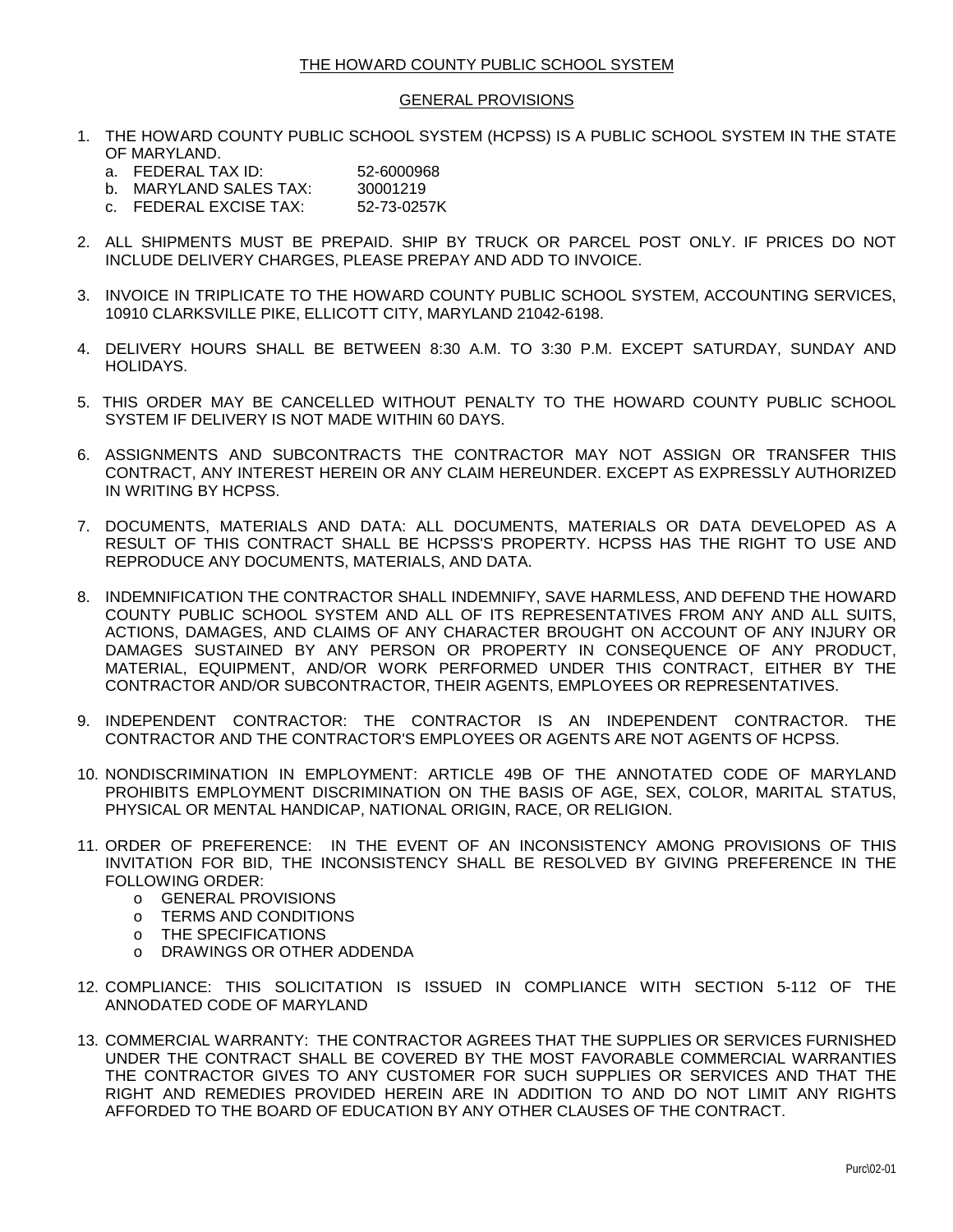### TERMS AND CONDITIONS

#### I. INTENT

It is the intent of these Terms and Conditions, General Provisions of Bid Proposal, and Technical Specifications to define need and to cover the furnishing and delivery of classroom paper to the Howard County and Anne Arundel County Public School Systems.

## II. BASIS FOR AWARD

It is the intent of The Howard County Public School System to award to the lowest responsive bidder(s) meeting specifications either on an item-by-item basis or group-bygroup basis, depending on what is in the best interest of the school system. The Howard County Public School System retains the right to award item-by-item, group-bygroup, in full, or to make no award at all.

Bids will be evaluated on:

- Price
- Quality
- Brand offered
- Past vendor performance
- Any other means deemed to be in the best interest of The Howard County Public School System.

Bids are to be executed on the forms provided and returned in a sealed envelope with the bid number and title clearly written on it. Telephone, telegraphic, and/or facsimile bids will be considered non-responsive and will not be accepted.

#### III. DELIVERY

Dock Delivery is to be made to the following locations between the hours of 8:00 a.m. to 1:30 p.m., Monday through Friday, excluding school holidays:

Howard County Department of Education Warehouse Attn: Kenneth Porter 9645 Gerwig Lane Columbia, MD 21046

Anne Arundel County Public Schools Warehouse Attn: Brian Dorsey 8307 Grove Road Millersville, MD 21118

**Delivery of items must be completed by June 30, 2020, unless otherwise noted**.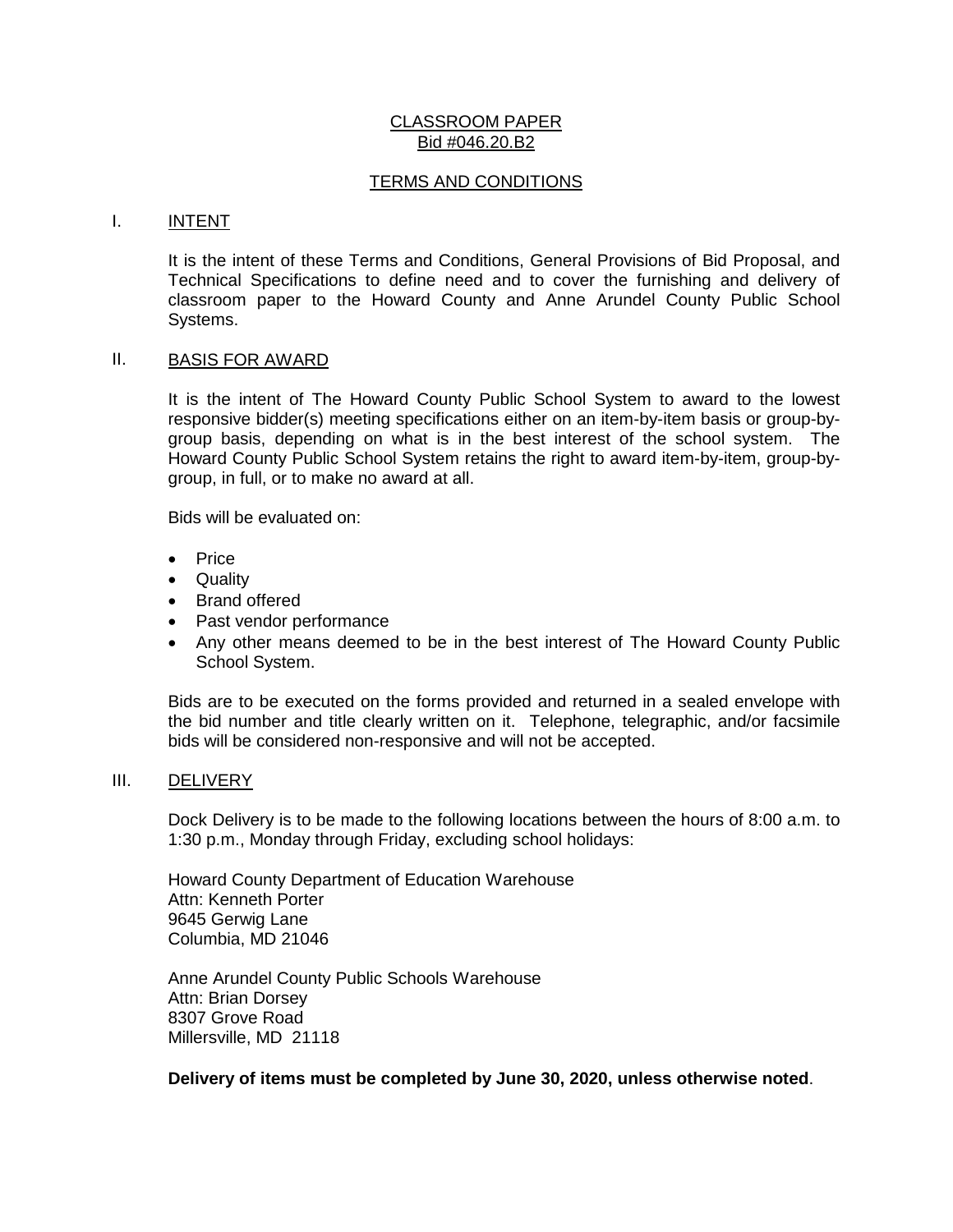Orders not completed within the specified time period are subject to cancellation at the option of the Department of Education.

## IV. CANCELLATION

If it becomes necessary to cancel an order due to non-delivery of one or more items, the Department of Education will contact the next three low responsible bidders meeting specifications for their current market pricing. The item will be awarded based on low bid, provided the supplier can meet the delivery requirement.

The Howard County Board of Education reserves the right to annul any contract, if, in its opinion, there shall be failure at any time to perform faithfully any of its stipulations or in case of willful attempt to impose upon the Howard County Board of Education materials inferior to those required by the contract. Any action taken by the Howard County Board of Education pursuant to this latter stipulation shall not affect or impair any right to claim of the Howard County Board of Education to damages for breach of any of the covenants of the contract by the supplier.

# V. PRICING

Pricing shall remain firm through December 31, 2020. **All offers must include packaging and delivery charges**.

It is anticipated that initial orders will be issued by April 1, 2020

## VI. DOCUMENTATION

A delivery ticket must accompany all deliveries. The contractor must obtain a signature from a school system employee on the delivery receipt for all items delivered. The contractor will be required to furnish proof of delivery in case of dispute.

## VII. LITERATURE

Bidders offering items other that those specified in the bid must state brand name and manufacturer on each item and include with his bid a brochure properly bound and labeled with detailed technical specifications on each item offered. All data submitted must contain sufficient detail to facilitate equating the offer. Failure to submit this information will render that item out-of-order and be deemed sufficient grounds for rejection of the item.

## VIII. SAMPLES

If an item is identified with "sample required", **a sample MUST be submitted if bidding a substitute**, **prior to the bid opening.** Samples must be labeled describing the content and identifying the bidder. Failure to submit the proper samples will be cause for rejection of that bid item. Samples become the property of the Department of Education.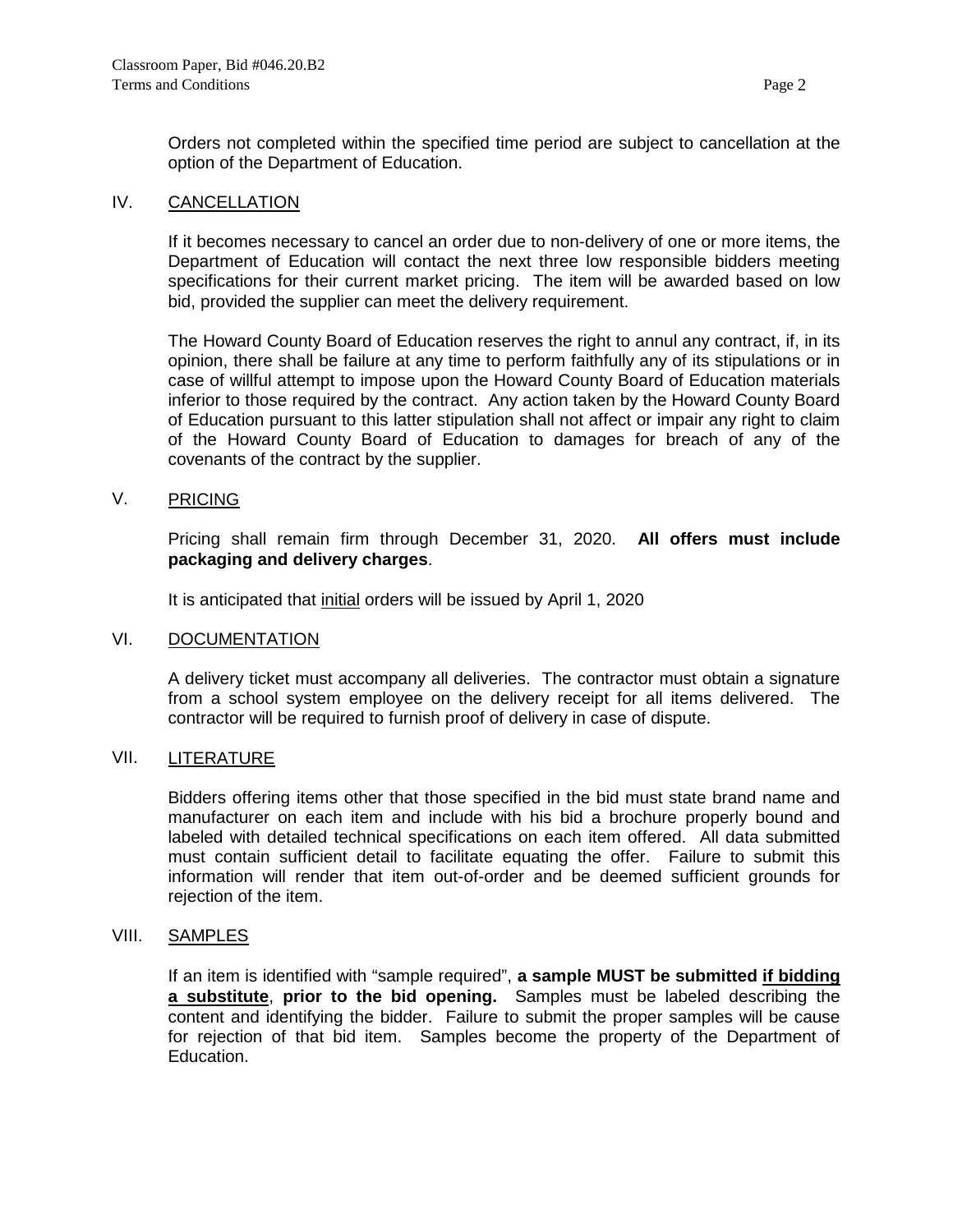# IX. **QUANTITIES**

This bid is based on **ESTIMATED QUANTITIES**. It is understood that quantities are not guaranteed but are approximate only. The Howard County Board of Education reserves the right to increase or decrease quantities, as it deems necessary. In any case, the estimated amount shown shall not be construed as minimum or maximum. The contract shall be for the actual quantities ordered by the Board of Education during the life of this contract.

## X. PACKING - PAPER

Unless indicated otherwise, paper shall be packaged in standard reams of 500 sheets; 5000 sheets per carton. Each individual ream shall be suitably wrapped in heavy moisture-proof paper with printed end labels describing the contents completely.

#### XI. DAMAGE

The successful vendor will be held responsible and be required to make good at his own expenses any and all damage done or caused by him or his employees in the execution of the contractor.

# XII. ITEM SELECTION

If two or more particular brands, models, or makes are listed in the solicitation and the bidder does not indicate in his bid which of the two or more brands, models, etc. he is bidding on, it shall be understood that the Department of Education may require the contractor to furnish whichever is preferred by the Department of Education.

# **All bidders are required to list the manufacturer and manufacturer's catalog number for each item bid. Failure to provide this information will deem an offering non-responsive and that item will be rejected.**

## XIII. CARTON LABELING

The successful vendor will be responsible for labeling each carton delivered with content description, including stock number, item description, and quantity.

## XIV. CONTRACT

All parts of this solicitation, including the General Conditions, any addenda, amendments, modifications, or any other matter incorporated by reference, will be applicable to any contract awarded as a result of this invitation to bid.

## XV. QUALITY

All materials furnished in carrying out this contract shall be of the quality and character required and/or inferred by the Specifications. Any unsatisfactory or damaged material furnished, at whatever time they may be discovered, shall be removed and replaced by the contractor to the satisfaction of The Howard County Public School System within 48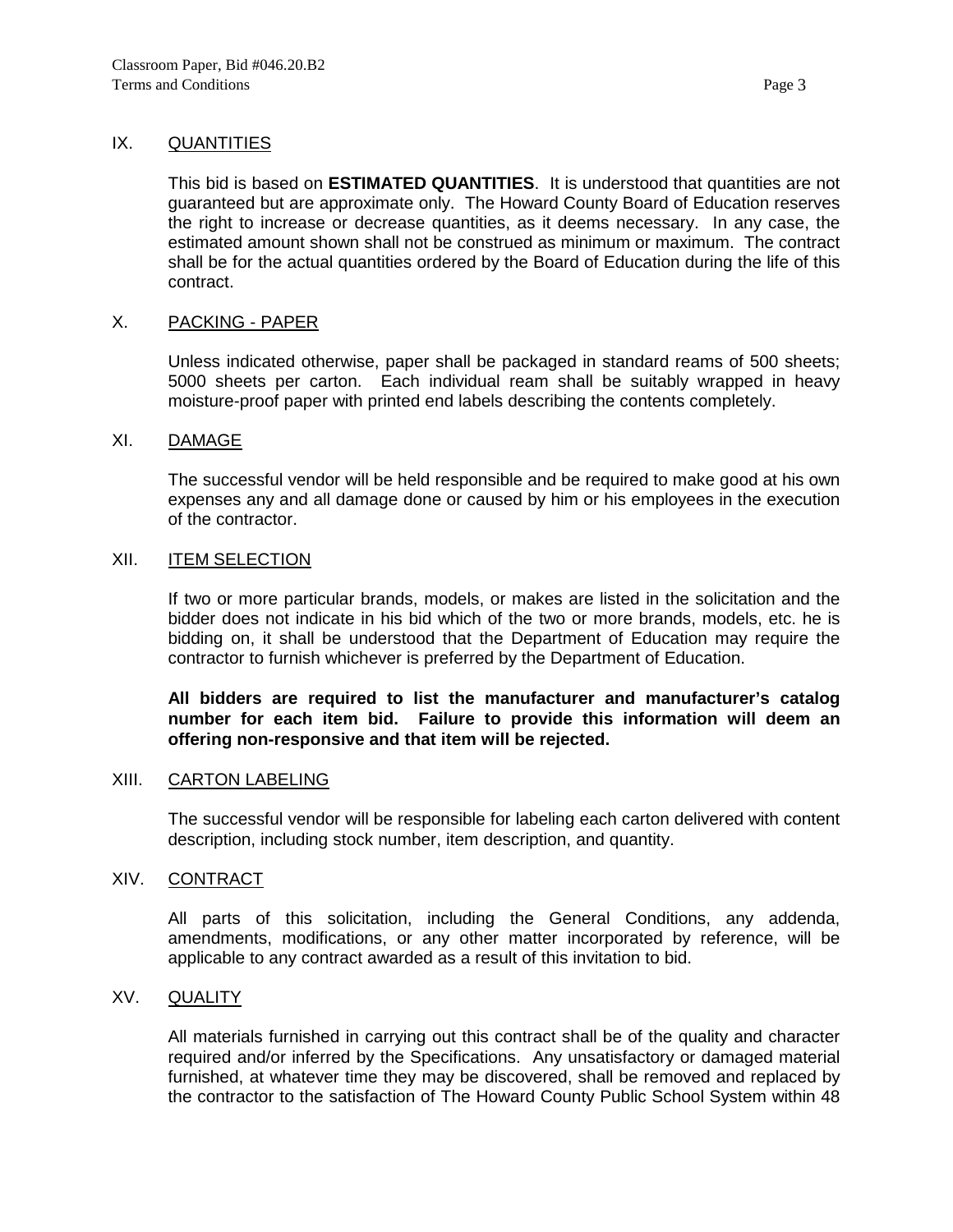hours after notification in writing. If the contractor shall neglect or refuse to remove such unsatisfactory or damaged material within the stated time, The Howard County Public School System may remove and replace the materials as may be considered expedient, and charge the contractor any expenses incurred in doing so.

# XVI. FUNDING

The contractual obligation of the Board of Education under this contract is contingent upon the availability of appropriated funds from which payment for this contract can be made.

#### XVII. CONTRACT ADMINISTRATOR

The buyer will be the contract administrator. Any questions prior to bid opening may be submitted in writing via facsimile communication at (410) 313-6789, or by e-mail to the attention of CeCe Clement at cclement@hcpss.org .

#### XVIII. ENVIRONMENTAL CONCERNS

One goal of the Howard County Board of Education is to provide a clean, safe, and nurturing environment for all staff and students. Therefore, the use or presence of tobacco, alcohol, drugs, and weapons on all Board of Education property is prohibited.

Any contractor or employee of a contractor found to be in violation of relevant codes, policies, laws, and/or ordinances of the Howard County Board of Education, the Howard County Government, the State of Maryland, and the Maryland State Department of Education, will compromise and may effect cancellation of the contract.

## XIX. MATERIAL SAFETY DATA SHEETS

Pursuant to Occupational Safety and health Act (OSHA) 29CFR1910, where applicable, MSDS for the products supplied or used as a result of this contract must be sent to:

Howard County Public School System Office of the Environment 10910 Clarksville Pike Ellicott City, MD 21042

MSDS must show the contract number under which the products were supplied or used.

## XX. OTHER DIVISION USAGE

Although this bid is primarily designed for use by the Purchasing Office for warehouse stock, successful vendors may be required to honor purchase orders from other divisions and/or schools within The Howard County and Anne Arundel County Public School Systems throughout the entire life of the contract.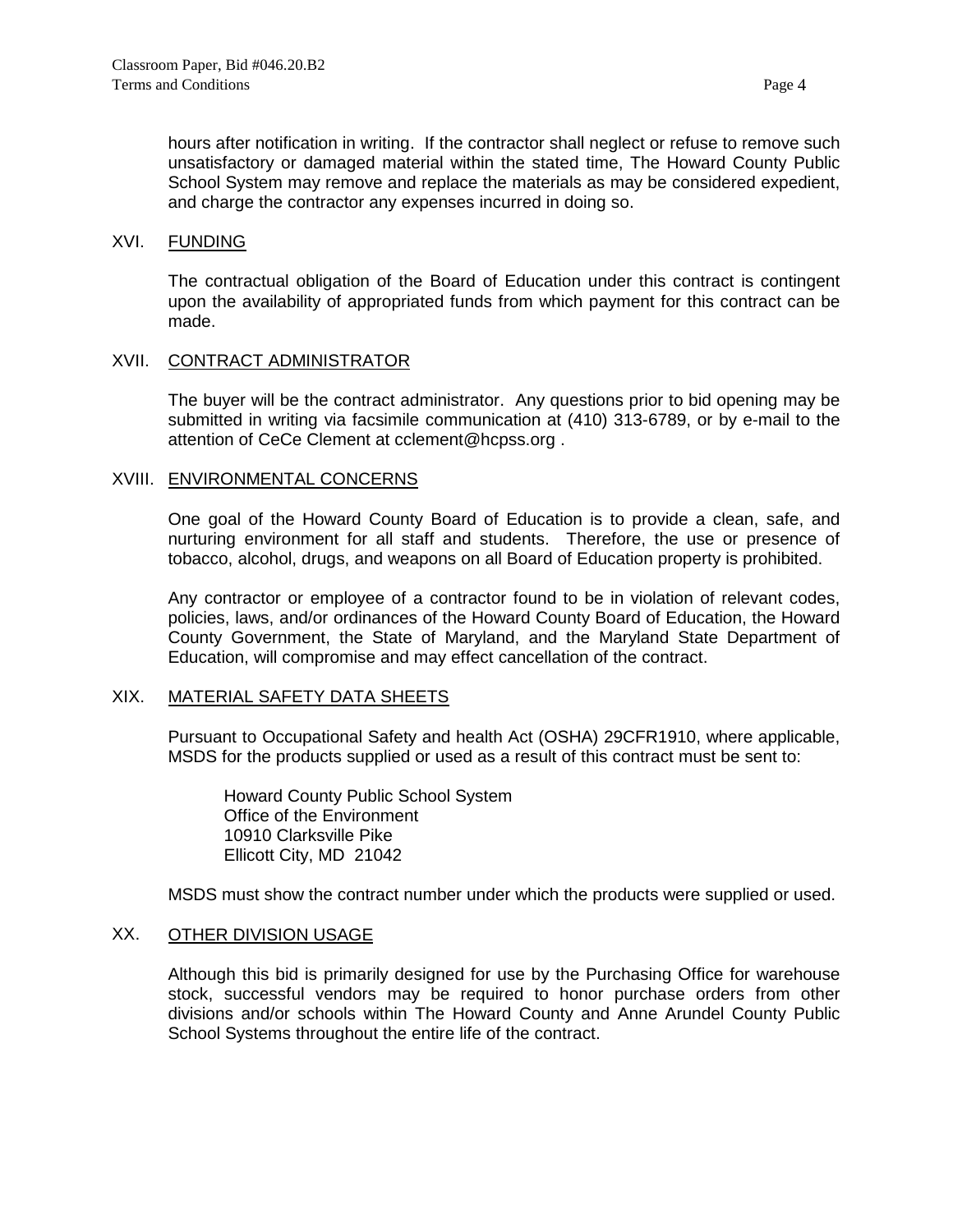Unless otherwise specifically prohibited by the bidder on this bid, the following entities with Maryland shall have the option to order from this contract, hereafter referred to the Purchasing Offices shall have the option to order from this contract:

Howard County Government Private and Parochial Schools Howard County Community College Any Maryland County Public School System

# XXI. RESOLUTION OF DISPUTES

Bid rejection for non-responsiveness or non-responsibility shall be made using the criteria guidelines stated in the general Provisions of Bid Proposal terms and Conditions, and technical Specifications.

After bid opening and bid review, but prior to bid award, if a bidder's entire bid is declared to be non-responsive and/or non-responsible the bidder will be notified as to the reason(s) for rejection.

Protests shall be filed in writing to the Purchasing Office within two days after notification.

Protests shall include the basis for the protest or appeal, complete in all aspects, with relief sought, and whether the protester wishes to have a hearing with respect to the protest or appeal.

Protests shall be address to The Howard County Department of Education, 10910 Clarksville Pike, Ellicott City, Maryland 21042, Attn: CeCe Clement, Purchasing Manager, labeled "Protest". The written protest shall include as a minimum the following:

- 1. Name and address of the protester
- 2. Appropriate identification of the bid<br>3. Supporting exhibits, evidence, and/
- Supporting exhibits, evidence, and/or documents to substantiate any claims
- 4. Suggested remedy(ies)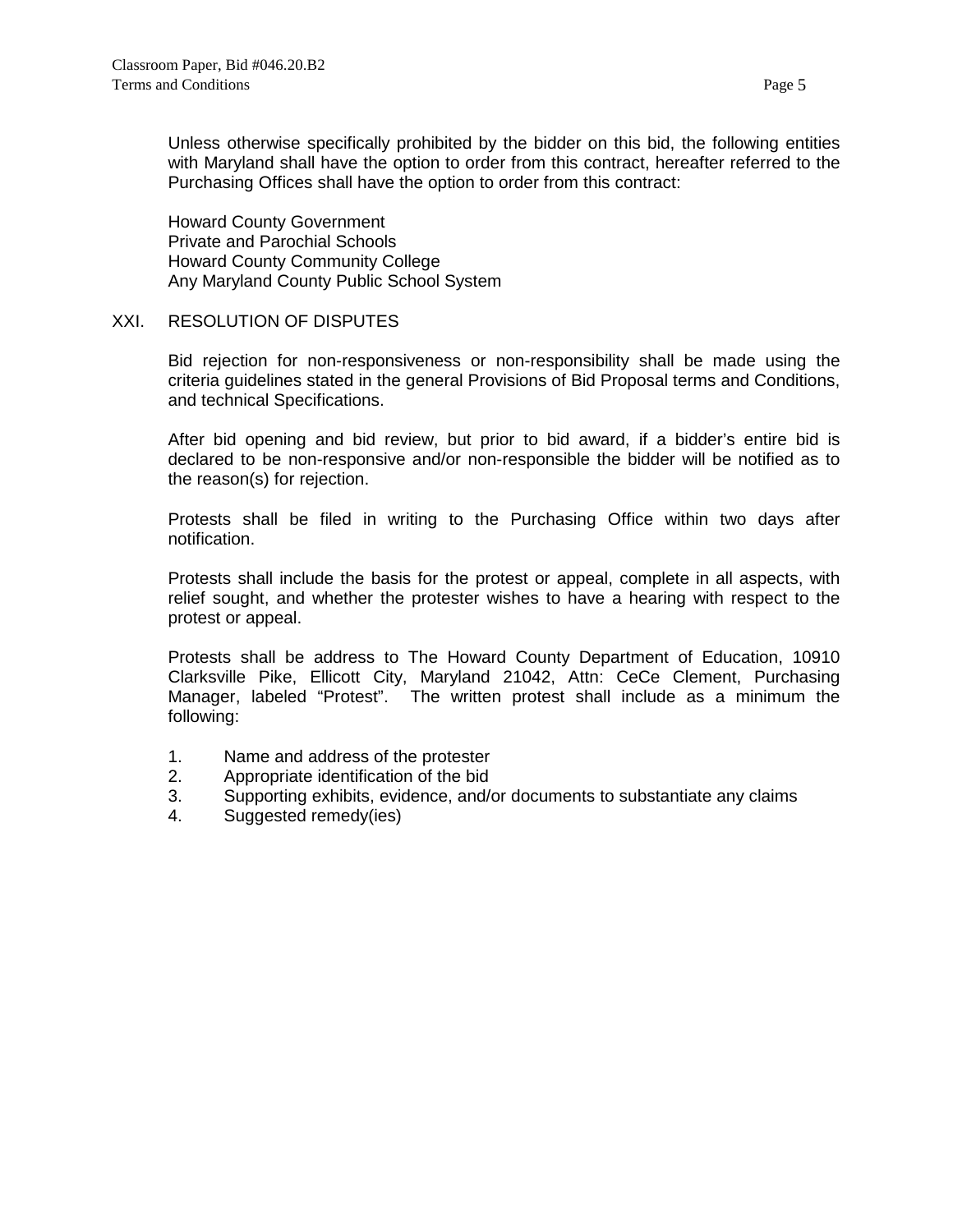| Item |         | Qty. Unit | Description                                                                                                                                       | Unit Cost | <b>Total Cost</b> |
|------|---------|-----------|---------------------------------------------------------------------------------------------------------------------------------------------------|-----------|-------------------|
| 1.   | 200 Pk  |           | Chart Tagboard, 24 x 36, manila, 100 lb., punched for hanging,<br>1-1/2" guide lines, ruled 24" way both sides, 100 shts/pk<br>(78500011) (A0036) | \$        | \$                |
|      |         |           |                                                                                                                                                   |           |                   |
|      |         |           | Manufacturer/Brand<br>(200 - AACPS)                                                                                                               |           |                   |
| 2.   |         | 200 Ctn.  | Chart Tagboard, manila, 24 x 36", 100 lb., NO holes,<br>NO lines, 100 shts/ctn (78500065) (A0402)                                                 |           |                   |
|      |         |           | Manufacturer/Brand<br>(100 - HCPSS; 100 - AACPS)                                                                                                  |           |                   |
| 3.   | 100 Pk. |           | Flash Card Blanks, 3 x 8", 100 lb., ruled one side only, 100/pk<br>(78500001) (A0014)                                                             | \$        | \$                |
|      |         |           | Manufacturer/Brand<br>(100 - HCPSS)                                                                                                               |           |                   |
| 4.   | 30      | Rm        | Zaner-Bloser, 10-1/2 x 8, 5/8" Short Way (78500067)                                                                                               | S         | \$                |
|      |         |           | Manufacturer/Brand<br>(30 - HCPSS)                                                                                                                |           |                   |
| 5.   | 30      | Rm        | Handwriting Paper, Zaner-Bloser, 1/2" rule LW, with solid<br>line, 10-1/2 x 8 (78500028) (A0003)                                                  |           | \$                |
|      |         |           | Manufacturer/Brand<br>(30 - HCPSS)                                                                                                                |           |                   |
| 6.   |         | 60 Rm     | Handwriting Paper, Zaner-Bloser, ruled 1" LW with<br>alternating solid & dotted lines, 8 x 10-1/2 (78500090)                                      |           | \$                |
|      |         |           | Manufacturer/Brand<br>(60 - HCPSS)                                                                                                                |           |                   |
| 7.   | 50      | Rm        | Math Chart Paper, 24 x 36", 100 squares, 500 sheets/rm                                                                                            |           |                   |
|      |         |           | Manufacturer/Brand<br>(50 - HCPSS)                                                                                                                |           |                   |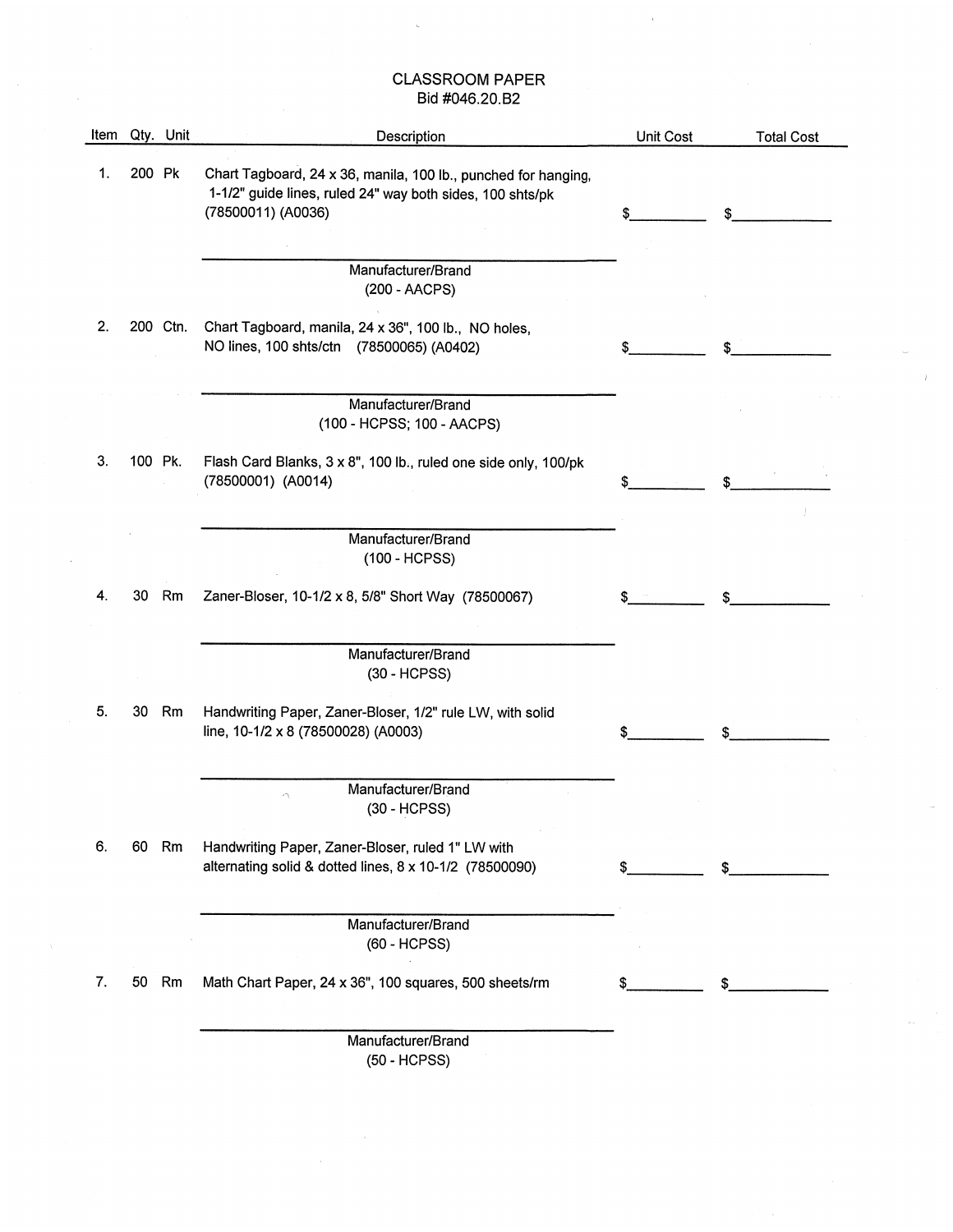$\bar{z}$ 

| Item |         | Qty. Unit | Description                                                                                                                                                              | Unit Cost | <b>Total Cost</b> |
|------|---------|-----------|--------------------------------------------------------------------------------------------------------------------------------------------------------------------------|-----------|-------------------|
| 8.   |         | 20 Rm     | Pencil Paper, canary news, 8 x 10-1/2", ruled both 3/8" short way<br>both sides with 3/8" midline skip rule, 3/8" descender, 500 shts/rm<br>(Grade 2) (78500039)         |           | \$                |
|      |         |           |                                                                                                                                                                          |           |                   |
|      |         |           | Manufacturer/Brand<br>$(20 - HCPSS)$                                                                                                                                     |           |                   |
| 9.   | 10      | Rm        | Pencil paper, 8 x 10-1/2", Canary, ruled 3/8" long way (78500038) \$<br>(A0002)                                                                                          |           | S.                |
|      |         |           | Manufacturer/Brand<br>$(10 - HCPSS)$                                                                                                                                     |           |                   |
| 10.  | 30      | Rm        | Pencil Paper, 8 x 10-1/2, white newsprint, 7/8" rule both sides<br>long way, 3/8" midline skip rule, 500 shts/rm (78500031)                                              |           |                   |
|      |         |           | Manufacturer.Brand<br>(30 - HCPSS)                                                                                                                                       |           |                   |
| 11.  | 860 Rm  |           | Pen & Ink Paper, white composition, ruled 3/8"SW, red line<br>1" from left hand margin running length of paper, 8 x 10-1/2",<br>16 lb., 500 sheets/rm (64500006) (A0006) |           |                   |
|      |         |           | Manufacturer/Brand<br>(160 - HCPSS; 700 - AACPS)                                                                                                                         |           |                   |
| 12.  | 30      | Rm        | Picture Story paper, 12 x 18, white news, front side has 6" header<br>guideline ruling 3/4" x 3/8" long way, 3/8 midline skip and 3/8<br>descender (78500069)(A0032)     |           |                   |
|      |         |           | Manufacturer/Brand<br>(30 - HCPSS)                                                                                                                                       |           |                   |
| 13.  | 20      | Rm.       | Picture Story Paper, 12 x 18" white news, 6" header both<br>sides, 3/4" rule LW both sides. 500/rm (GR K, 1 & 2) (78500024) \$                                           |           |                   |
|      |         |           | Manufacturer/Brand<br>$(20 - HCPSS)$                                                                                                                                     |           |                   |
| 14.  | 230 Ctn |           | Primary Story Pad, 24 x 36", punched for hanging. Ruled 1"<br>the 36" way, 100 shts/pk., 5 pads/ctn (78500027) (A0037)                                                   |           |                   |
|      |         |           | Manufacturer/Brand                                                                                                                                                       |           |                   |

 $\bar{a}$ 

(50 - HCPSS; 180 - AACPS)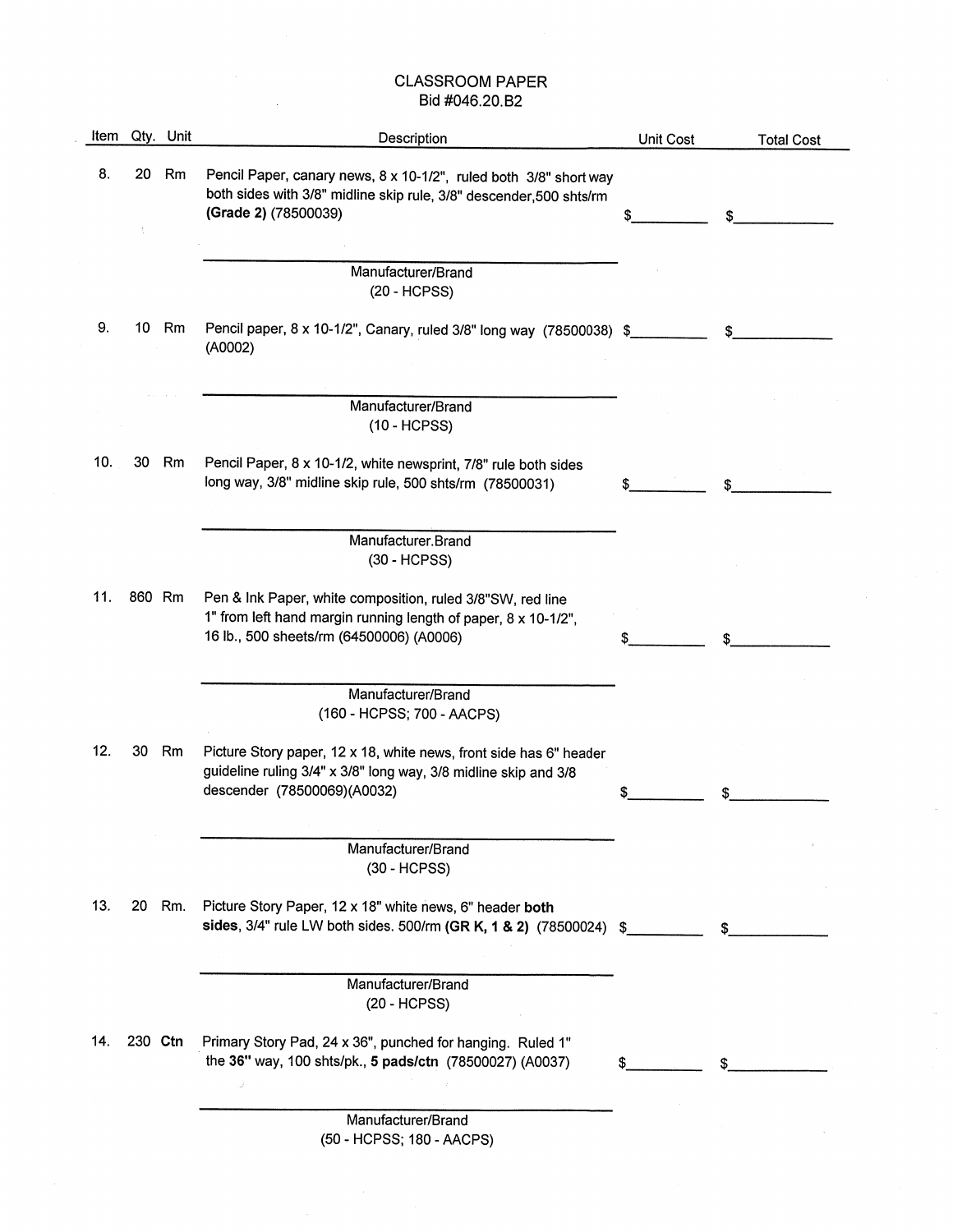|     |         | Item Qty. Unit | Description                                                                                                          | Unit Cost | <b>Total Cost</b> |
|-----|---------|----------------|----------------------------------------------------------------------------------------------------------------------|-----------|-------------------|
| 15. |         | 420 Ctn        | Primary Story Pad, 24 x 36", punched for hanging. Ruled 1"<br>the 24" way, 100 shts/pk, 5 pks/ctn (78500026) (A0039) | \$        | \$                |
|     |         |                | Manufacturer/Brand<br>(300 - HCPSS; 120 - AACPS)                                                                     |           |                   |
| 16. | 60      | Rm.            | Quadrille Drawing Paper, 9 x 12", white, 1/4" squares, ruled<br>one side, 60 lb., 500/rm (78500009) (A0131)          |           |                   |
|     |         |                | Manufacturer/Brand<br>(60 - HCPSS)                                                                                   |           |                   |
| 17. | 400 Pk. |                | Sentence Strips, 3 x 24", ruled, 100 lb., 100/pk (78500043)<br>(A0013)                                               |           |                   |
|     |         |                | Manufacturer/Brand<br>(400 - HOWARD)                                                                                 |           |                   |
| 18. | 30      | RI.            | Sentence Strip, 3" x 200', Tagboard, one rule (78500044)                                                             | S         | \$                |
|     |         |                | Manufacturer/Brand<br>(30 - HCPSS)                                                                                   |           |                   |
| 19. |         | 10 Cs.         | Tablet, white, 3/8" rule, 100 shts/pad, 48 pads/cs. Glued<br>on top (short side) and NO HOLES (78500045)             | \$        |                   |
|     |         |                | Manufacturer/Brand<br>$(10 - HCPSS)$                                                                                 |           |                   |
| 20. | OUU FK. |                | Tagboard, 18 x 24", white, 150 lb., 100 shts/pk (78500048)<br>(A0049)                                                | \$        |                   |
|     |         |                | Manufacturer/Brand<br>(800 - AACPS)                                                                                  |           |                   |
| 21. | 70 Pk.  |                | Tagboard, 24 x 36, manila, 150 lb., no lines, 100 shts/pk<br>(78500012) (A0010)                                      | \$        |                   |
|     |         |                | Manufacturer/Brand<br>(70 - HCPSS)                                                                                   |           |                   |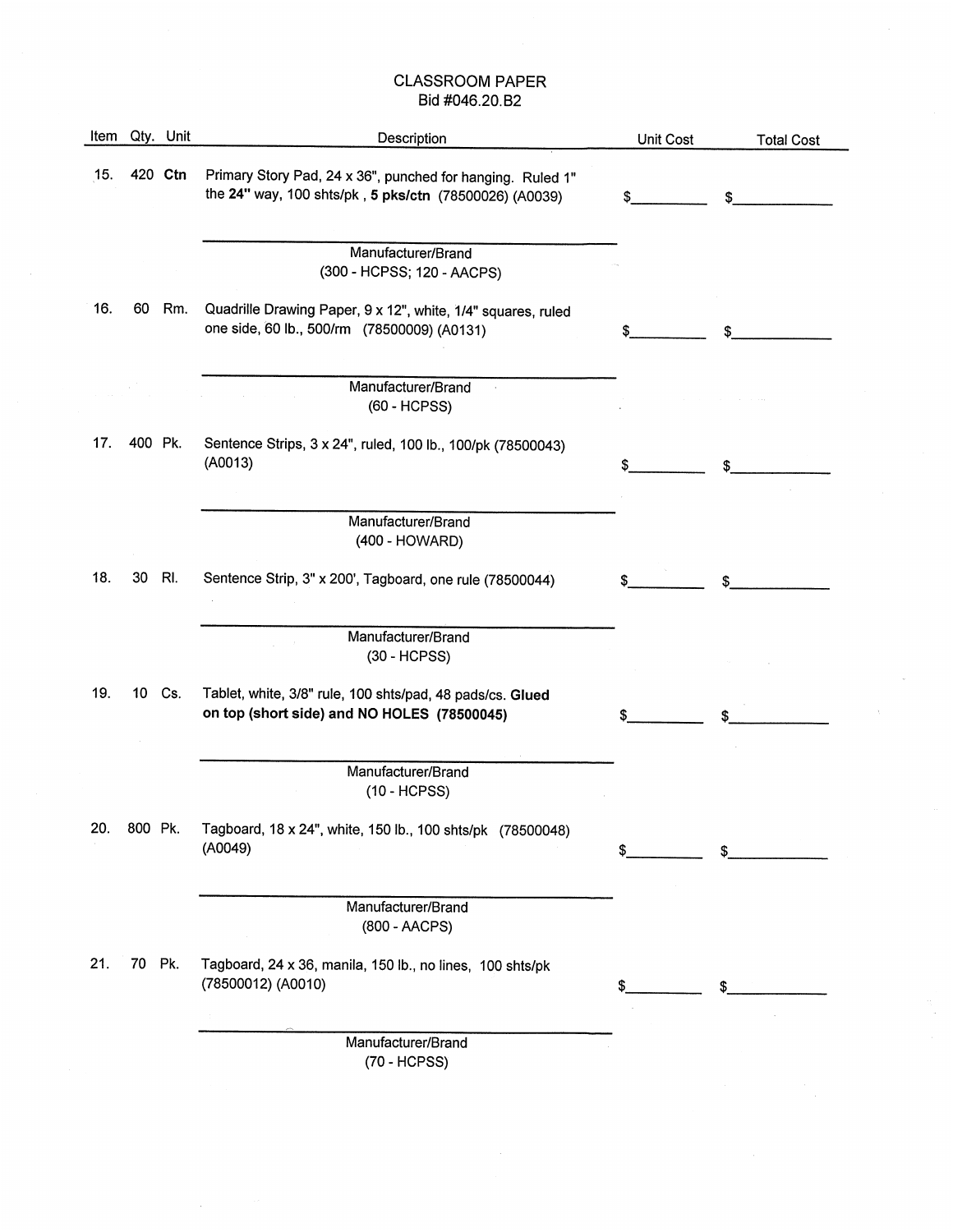| Item |         | Qty. Unit      | Description                                                                                                                               | Unit Cost | <b>Total Cost</b> |
|------|---------|----------------|-------------------------------------------------------------------------------------------------------------------------------------------|-----------|-------------------|
| 22.  | 60      | Pk             | Tagboard, 24 x 36", Chart, manila, ruled 1-1/2" short way<br>with 3/4" skip, both sides, punched and with 2" header, 100/pk<br>(78500047) |           |                   |
|      |         |                | Manufacturer/Brand<br>(60 - HCPSS)                                                                                                        |           |                   |
| 23.  | 20      | P <sub>k</sub> | Tagboard Strips, manila, 3 x 24, 150 lb., 100/pk (78500059)<br>(A0011)                                                                    | \$        |                   |
|      |         |                |                                                                                                                                           |           |                   |
|      |         |                | Manufacturer/Brand<br>$(20 - HCPSS)$                                                                                                      |           |                   |
| 24.  | 200 Rm. |                | Unfinished News, 9 x 12" white news, plain, 32 lb., 500/rm<br>(78500030)                                                                  | \$        |                   |
|      |         |                | Manufacturer/Brand<br>(200 - HCPSS)                                                                                                       |           |                   |
| 25.  | 30      | Rm.            | Unfinished News, 24 x 36" white news, plain, 32 lb., 500/rm<br>(78500025) (A0015)                                                         |           |                   |
|      |         |                | 26.196:220                                                                                                                                |           |                   |
|      |         |                | Manufacturer/Brand<br>(30 - HCPSS)                                                                                                        |           |                   |
| 26.  | 70      | Roll           | Brown Wrapping Paper, 50 lb., 36" wide x 1000' roll (A0047)                                                                               | \$        |                   |
|      |         |                | Manufacturer/Brand                                                                                                                        |           |                   |
|      |         |                | (70.100)                                                                                                                                  |           |                   |

(70 - AACPS)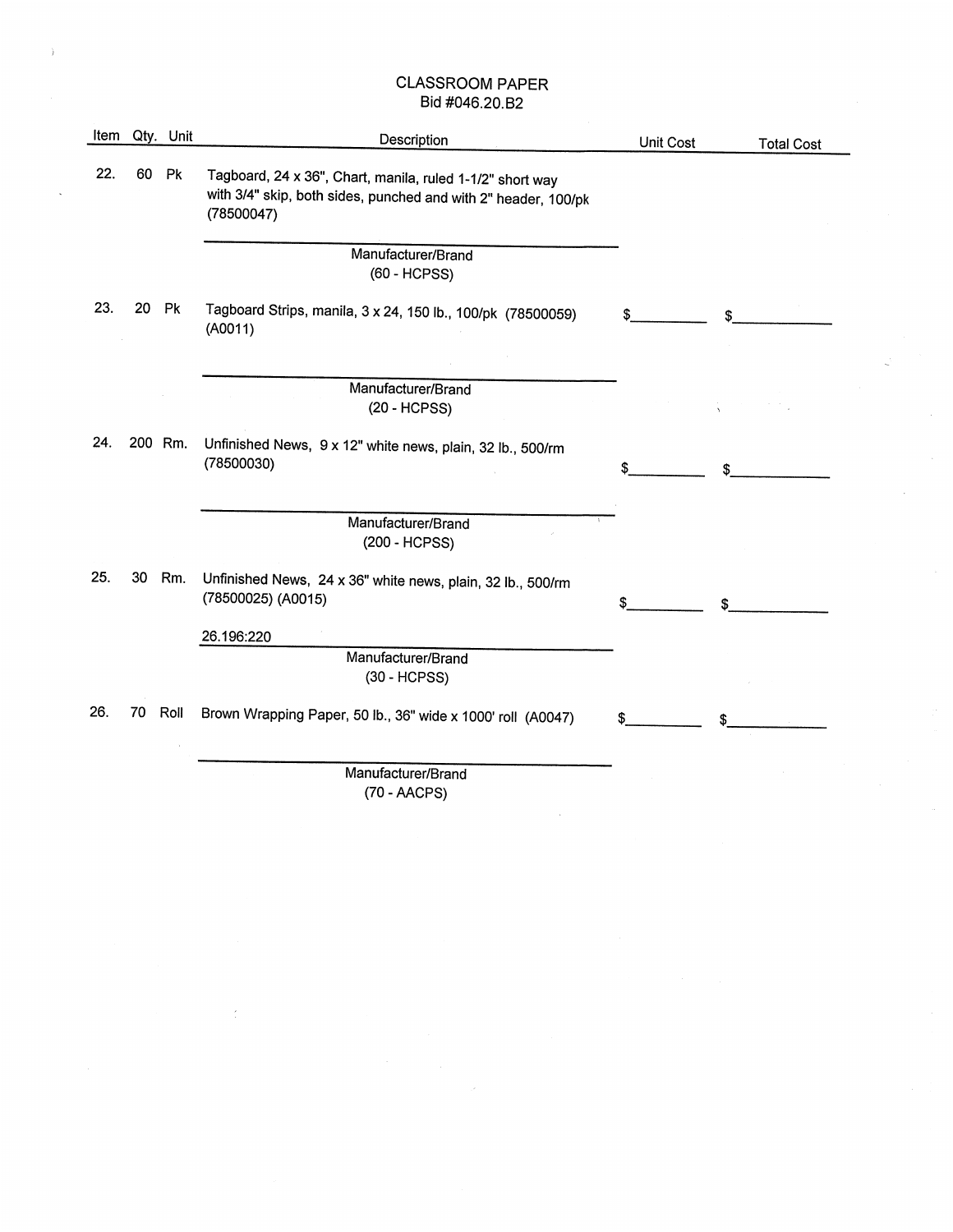# THE HOWARD COUNTY PUBLIC SCHOOL SYSTEM

# BID SIGNATURE SHEET

- A. Bidder's Certification
	- 1. I/we hereby propose to furnish and deliver supplies, equipment, or services, in accordance with specifications and stipulations contained herein, and at the prices quoted. I/we certify that this bid is made without any previous understanding, agreement, or connection with any person, firm, or corporation malting a bid for the same supplies, materials, or equipment and is in all respects fair and without collusion or fraud.
	- 2. I/we certify that this bid is made without having contacted any employee within The Howard County Public School System unless such contacts were previously authorized by the Purchasing Officer.
	- 3. I/we certify that this bid is genuine and not collusive or sham; that said bidder has not colluded, conspired, connived and agreed, directly or indirectly, with any bidder or person to put in a sham bid or to refrain from bidding and is not in any manner, directly or indirectly, sought by agreement of collusion or communication or conference, with any person to fix the bid prices of the affidavit or any other bidder, or to fix any overhead, profit or cost element of said bid price, or that of any bidder, or to secure any advantage against the Board of Education of Howard County or any other person interested in the proposed contract; and that all statements in said proposal or bid are true.
	- 4. I hereby certify that I am authorized to sign for the bidder.
- B. Vendor/Contractor Disqualification Bribery

A person convicted for bribery, attempted bribery, or conspiracy to bribe shall be disqualified from entering into a contract with any county or other subdivision of the state. Every business entity upon submitting a bid or otherwise applying for a contract shall submit an affidavit stating whether it, its officers, directors, or partners, or its employees have been convicted of bribery, attempted bribery, or conspiracy to bribe under the laws of any state or federal government.